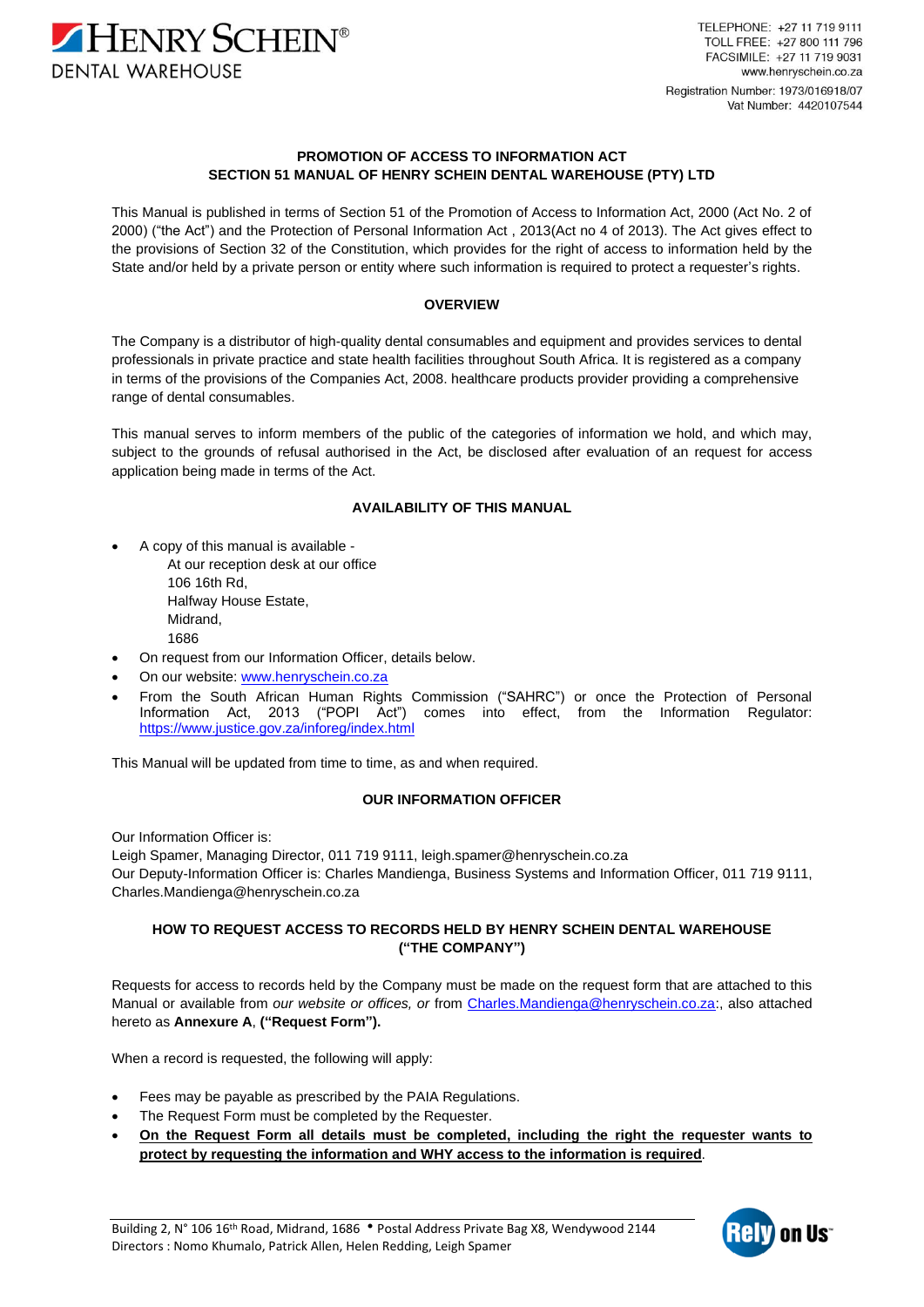

- If the requester is acting on behalf of someone else, the signature of the other person as the one who has authorised the request, must be provided. In order to verify this, the Company may require further proof such as an identify document or may call the person whose information it is to verify that s/he has given permission for the other person to access the information on his/her behalf.
- The requester must state in which format (inspection of copy, paper copy, electronic copy, transcript, etc) s/he wants to access the information.
- If the record is part of another record, the requester will only be able to access the part(s) that pertains to the information s/he wants or is entitled to, and not the rest of the record.
- The Request will be acknowledged.
- An answer will be provided within 30 days, and if not granted, state the reasons for the denial with reference to the specific provisions in the Act.
- If the Requester is not satisfied, s/he may approach the courts within 30 days after the full or partial denial of access to the records.

# **HOW THE PROTECTION OF PERSONAL INFORMATION ACT WORKS**

The Act provides that a requester may be provided access to records of a private body, if the record is required for the exercise or protection of any rights. If a public body lodges a request, the public body must be acting in the interest of the public.

Requests under the Act must be made in terms of the procedures prescribed by the Act, at the rates provided.

# **VOLUNTARY DISCLOSURE**

The following information is made known automatically and persons do not have to fill out a form to request such information:

- POPI Policy
- This Manual
- Product Information
- **Product Lists**
- Company Address and Contact Information

# **RECORDS AVAILABLE IN TERMS OF OTHER LEGISLATION**

Information is available in terms of the following legislation, subject to conditions set by such laws. As legislation changes from time to time, and new laws may stipulate new matters and extend the scope of access by persons specified in such entities, this list should be read as not being a final and complete list.

Business legislation (including all regulations issued in terms of such legislation):

Income Tax Act 58 of 1962; Value Added Tax Act 89 of 1991; Labour Relations Act 66 of 1995; Basic Conditions of Employment Act 75 of 1997; Employment Equity Act 55 of 1998; Skills Development Levies Act 9 of 1999; Unemployment Insurance Act 63 of 2001; Compensation for Occupational Injuries and Disease Act 130 of 1993; Occupational Health and Safety Act of 85 of 1993; Electronic Communications and Transactions Act 25 of 2002; Telecommunications Act 103 of 1996; Electronic Communications Act 36 of 2005; Consumer Protection Act 68 of 2008; Broad-based Black Economic Empowerment Act 53 of 2003; National Credit Act 34 of 2005; Protection of Personal Information Act 4 of 2013; etc.

Health legislation (including all regulations issued in terms of such legislation): *(This legislation is of extreme relevance in the health sector and Requesters should familiarise themselves with it.*

The National Health Act 61 of 2003; Companies Act 121 of 1998; Medicines and Related Substances Act 101 of 1965; Children's Act 38 of 2005; Mental Healthcare Act 17 of 2002; Choice on Termination of Pregnancy Act 92 of 1996; Sterilisation Act 44 of 1998; Health Professions Act 56 of 1974; etc.

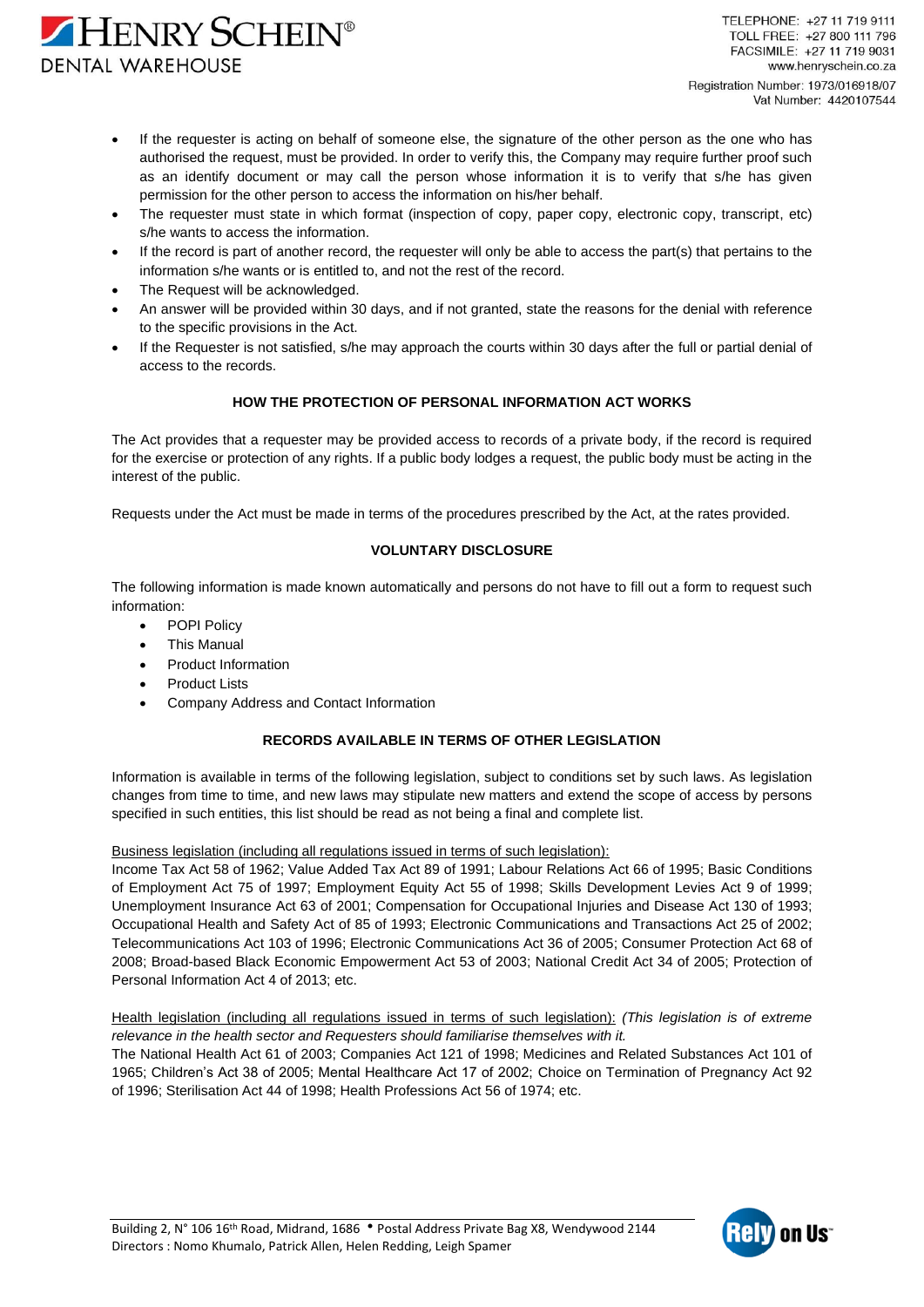

# **RECORDS HELD BY HENRY SCHEIN DENTAL WAREHOUSE AND RELATED CATEGORIES OF DATA SUBJECTS**

We hold records in the categories listed below. **The fact that we list a record type here does not necessarily mean that we will disclose such records**, and all access is subject to the evaluation processes outlined herein, which will be exercised in accordance with the requirements of the Act.

**Internal records relating to our business as a Company**, which includes our founding and other documents (e.g. registration as a Company), minutes and policies; annual and other reports; financial records; operational records, policies and procedures; contracts; licences, trademarks and other intellectual property; production, marketing records; other internal policies and procedures; internal correspondence; statutory records; insurance policies and records; records relating to the Board of Directors and Shareholders; etc.

**Personnel (employee) records,** which includes records of temporary/fixed term/part-time/permanent employees, locums, associates, contractors, partners, directors (executive and non-executive). Records include personal files, records third parties have provided to us about their / our staff; employment contracts, conditions of employment; workplace policies; disciplinary records; termination records; minutes of staff meetings; performance management records and systems and all employment-related correspondence.

## **Health records**, staff medical information,

*It must be noted that, in the health sector, personal-, health and patient information are protected by legislation and ethical rules, and disclosure can only take place, if at all, within those frameworks.*

**Supplier and service provider records**, which includes supplier registrations; contracts; confidentiality agreements and non-disclosure agreements, communications; logs; delivery records; commissioned work; and similar information, some of which might be provided to us by such suppliers and providers under service- and other contacts.

**SAHPRA and Technical records**, which includes applications, approvals, updates on products and licences, manuals, logs, electronic and cached information, health professional council / statutory body records, approvals, conditions and requirements, trade association information and similar product information.

**Third party information**, which may be in our possession, but which would be subject to the conditions set in relation to such possession and use or purpose limitations.

**Environment and market information**, which include information bought; publicly available information; commissioned information which pertains to the specific sector and market of our business and factors that affect the business; information relating to professional and healthcare environment.

# **CATEGORIES OF RECIPIENTS OF PERSONAL INFORMATION**

We may share relevant personal and health information with our Operators, i.e. those who manage parts of our business on our behalf:

- Affiliates and related companies
- South African Health Products Regulatory Authority (SAHPRA)
- SAMED
- **SARS**
- Government authorities (Department of Health and Department of Employment and Labour)
- Information Regulator
- **Suppliers**

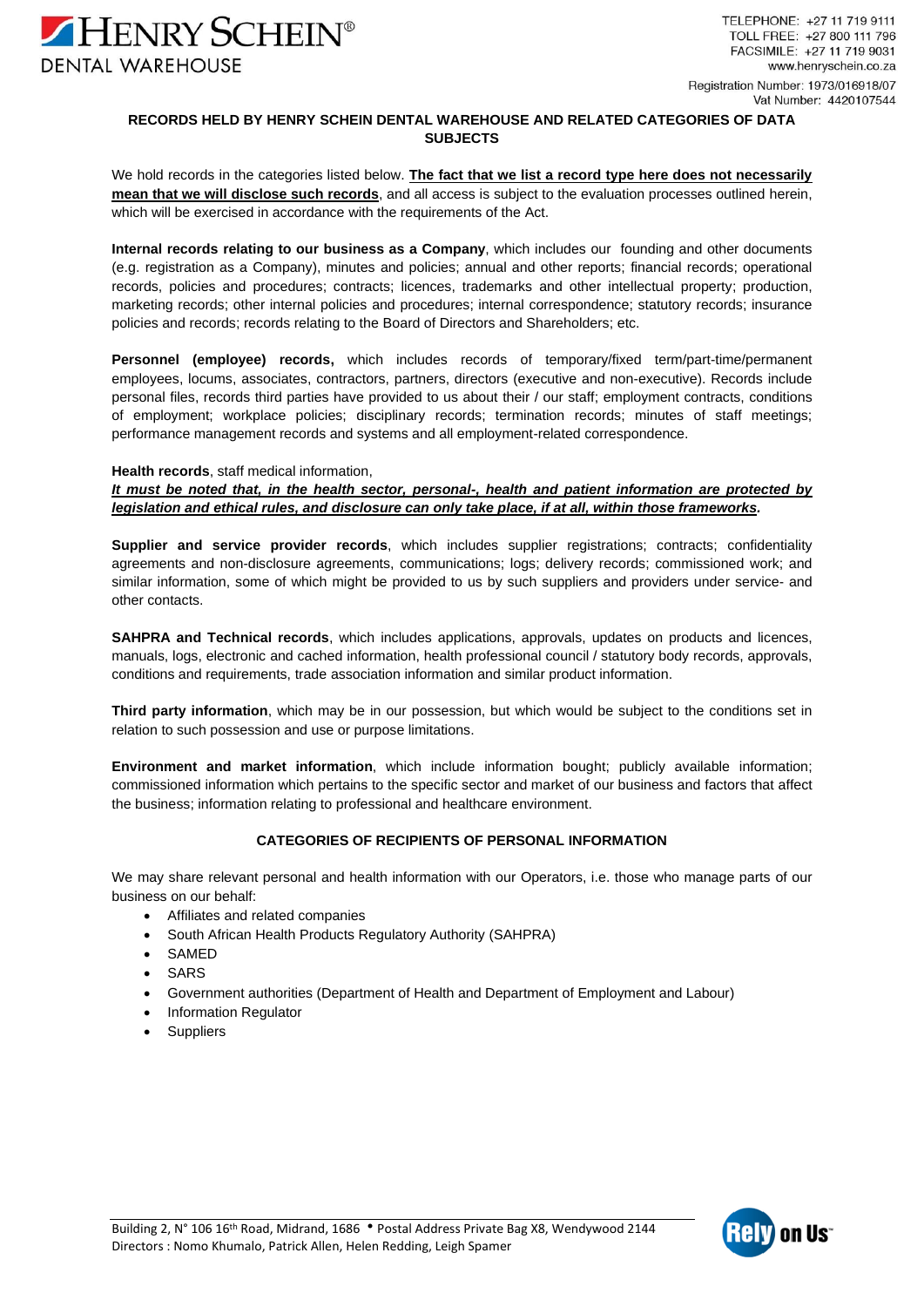

TELEPHONE: +27 11 719 9111 TOLL FREE: +27 800 111 796 FACSIMILE: +27 11 719 9031 www.henryschein.co.za Registration Number: 1973/016918/07 Vat Number: 4420107544

## **PLANNED TRANS-BORDER FLOW OF PERSONAL INFORMATION**

The Company does have planned trans-border flow of personal information.

- Financial Reporting to overseas holding companies
- Supplier information and bank details held with the bank HSBC
- Customer information on a sales reporting tool Phocas
- Reporting of sales by customer to overseas suppliers
- Customer information on documents when goods are delivered to other countries

# **PURPOSE OF THE PROCESSING OF THE RECORDS REFERRED TO**

The purpose of processing the information contained in the records listed above, is:

In relation to **the business/internal records**: For good corporate governance and to comply with business-, financial-, Companies- and tax legislation.

In relation to **Employees**: for retention of employment records as legislated and execution of employer/employee agreements and labour legislation.

In relation to **Suppliers and Service Providers**: for record retention as legislated and for the execution of the supplier- and service level agreements.

## **THE SUITABILITY OF THE INFORMATION SECURITY MEASURES**

The Company stores information electronically and physically as follows:

- Electronic information is secured by firewalls, anti-virus and password secured access, set out IT standard used.
- Electronic information on shared drives operate on access control and permissions, accidental access must be reported to the Information Officer and IT immediately.
- No information, including personal information, may be downloaded from shared drives onto device hard drives or any external device.
- Physical records are kept as follows:
	- o Documents supporting bank payments (excluding e-wallets and monthly payroll; i.e. invoices and statements from creditors; expense claims of employees, documents supporting donations etc.) are filed and locked in secure cabinets. Approximately once a year documents are sent to a thirdparty service provider for storage, where they are destroyed after 5 years.
	- o Invoices and statements from creditors are filed and locked in secure cabinet. Approximately once a year documents are sent to a third-party service provider for storage and archiving, where they are destroyed after 5 years
	- o Customer application forms are scanned and saved electronically. The hard copy is destroyed once the scanned copy is saved electronically.
	- o Vendor application forms, as well as shipping documents, are filed and stored in cabinets. Approximately twice a year documents are sent to third-party service provider for Storage, whereafter they are destroyed after 5 years.
	- o Warehouse documents such as picking slips are filed and stored in a section of the warehouse. Approximately twice a year documents are sent to third-party service provider for Storage, whereafter they are destroyed after 5 years.
	- o Quality records are kept in the cabinets and boxes in the regulatory department's lockable office. Approximately once a year documents are sent to third-party service provider for Storage, whereafter they are destroyed after 5 years.

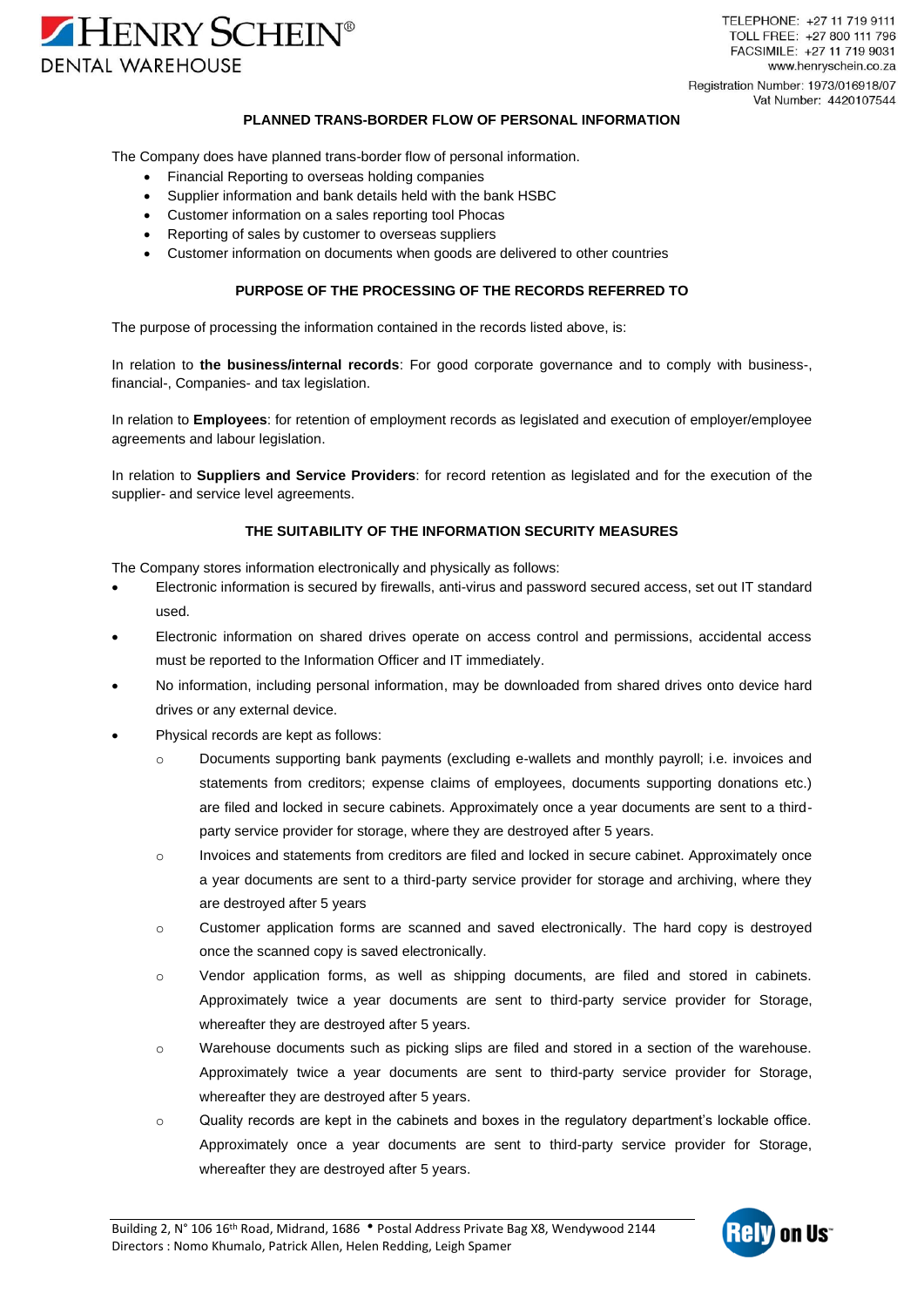

o Employee records are filed by the HR Service provider in lockable offices. The Service Provider's offices are situated in a different section of the same building leased by the Company. The documents are kept in the same office, until a 3 year period after employees leave (after a period these are handed to the Company for destruction).

The Company has a written operator agreement in place with the third-party service provider that ensures that the service provider complies with its obligations as an operator as required under POPI.

- There are security cameras installed in certain key areas, notices are put up to this effect and staff contracts include such surveillance as part of the conditions of employment. All such recordings are stored off-site and will only be accessed in cases of alleged breaches of processing, including unlawful access or destruction, of personal information.
- The office building is accessed through a single entrance, which requires the sign in of visitors entering for security reasons. The gate is manned with security personnel and boom gate, which is locked at night. The security company act as an Operator and an Operator agreement is in place, ensuring that no personal information provided is stored for longer than necessary and are permanently destroyed after its use. Frequent visitor information is stored indefinitely at the security company in full compliance with the provisions of the POPI Act, or until a contract or assignment comes to an end. The instruction for destruction or return of such information to the security company is provided by Information Officer to the Head if IT and Facilities: ESA
- Regular verification that the safeguards in place are effectively implemented and continually updated in response to any new risks or deficiencies;
- Notification in writing to the affected Data Subjects and reporting to the Information Regulator, should the Personal Information relating to the Data Subject be compromised or should there be a suspicion that the Personal Information is compromised, this includes loss of a device containing Personal Information whether belonging to Henry Schein Dental Warehouse or private and unintended deletion Personal Information. Notification may have to be made to the Information Regulator. All security and access breaches or suspected or potential breaches of personal information must be reported to the Information Regulator or hi/her designated Deputy immediately after such breach or potential; breach becomes known.

# **PRESCRIBED FEES**

The following applies to request other than personal requests:

- The requestor is required to pay the prescribed fee of R50 before the request will be processed.
- If the preparation of the record requested requires more than the prescribed 6 (six) hours, a deposit of not more than one third of the access fee which would be payable if the access was granted, shall be payable.
- The requestor may lodge an application with a court against the tender/payment of the request fee and/or deposit.
- Records may be withheld until fees have been paid.
- The latest fee structure is available on the website of the SAHRC at [www.sahrc.org.za](http://www.sahrc.org.za/) and attached hereto as **Annexure B.**

This manual is signed by Leigh Spamer on 30th day of June 2021

 $\overline{\mathcal{A}}$ 

Information Officer

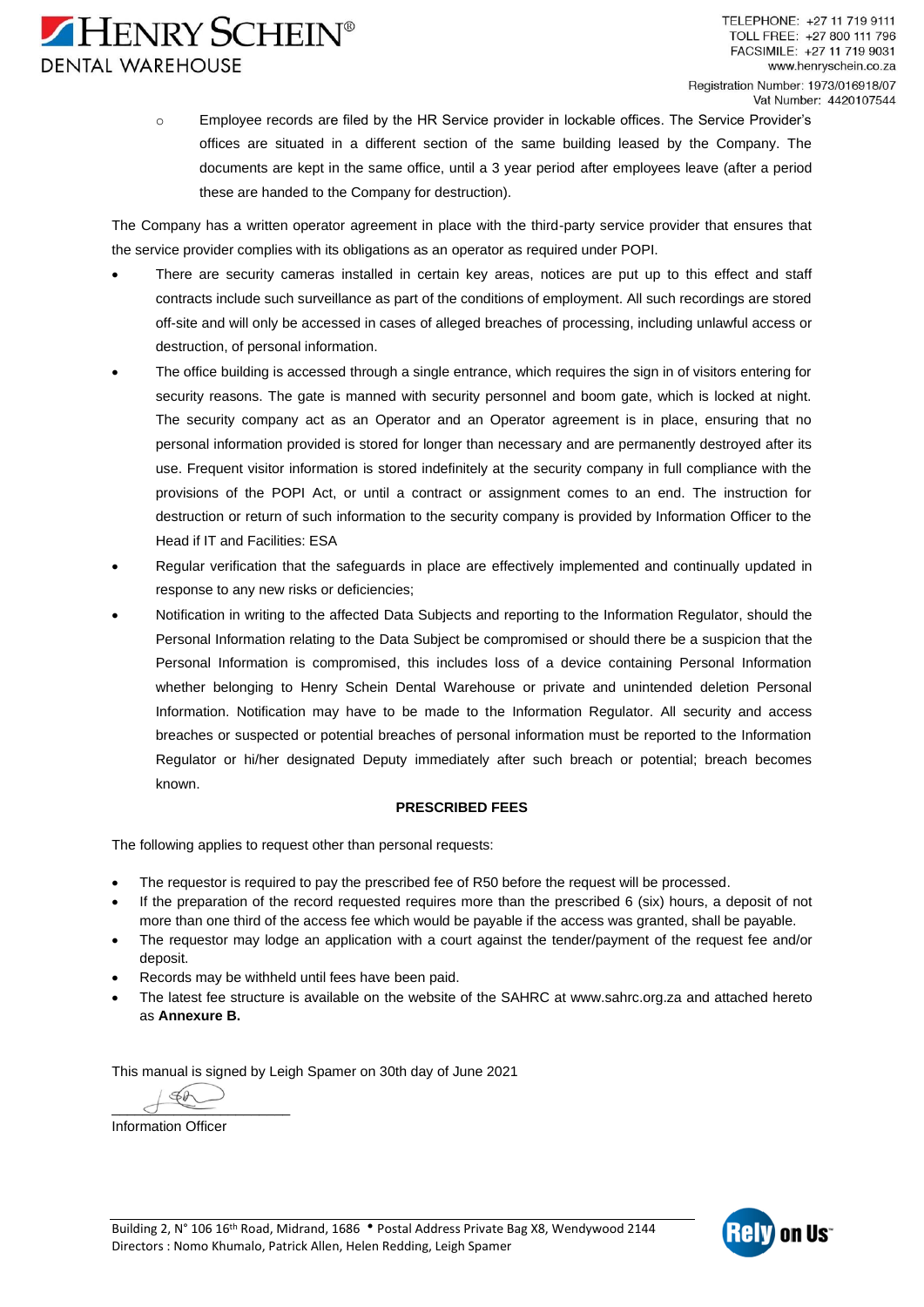

TELEPHONE: +27 11 719 9111 TOLL FREE: +27 800 111 796 FACSIMILE: +27 11 719 9031 www.henryschein.co.za Registration Number: 1973/016918/07 Vat Number: 4420107544

# **ANNEXURE A:**

# **REQUEST FOR ACCESS TO RECORD OF PRIVATE BODY**

[\(Section](http://www.mylexisnexis.co.za/nxt/gateway.dll/jilc/kilc/xjsg/1tsg/3tsg/fwmsb/wxmsb#g1) 53 (1) of the Promotion of Access to Information Act,  $2000_{\text{SER}}^{113}$  (Act [No. 2 of 2000\)](http://www.mylexisnexis.co.za/nxt/gateway.dll/jilc/kilc/xjsg/1tsg/3tsg/fwmsb#g0))

[\[Regulation 10\]](http://www.mylexisnexis.co.za/nxt/gateway.dll/jilc/kilc/xjsg/1tsg/6tsg/6jvsb/7jvsb/kkvsb#g0)

# **A. Particulars of private body**

The Head:

# **B. Particulars of person requesting access to the record**

(*a*) *The particulars of the person who requests access to the record must be given below.*

- (*b*) *The address and/or fax number in the Republic to which the information is to be sent must be given.*
- (*c*) *Proof of the capacity in which the request is made, if applicable, must be attached.*

Full names and surname: Identity number: Postal address:

Telephone number:

Fax number:

E-mail address:

Capacity in which request is made, when made on behalf of another person:

## **C. Particulars of person on whose behalf request is made**

*This section must be completed ONLY if a request for information is made on behalf of another person.* Full names and surname:

Identity number:

## **D. Particulars of record**

(*a*) *Provide full particulars of the record to which access is requested, including the reference number if that is known to you, to enable the record to be located.*

(*b*) *If the provided space is inadequate, please continue on a separate folio and attach it to this form. The requester must sign all the additional folios.*

1. Description of record or relevant part of the record:

2. Reference number, if available:

3. Any further particulars of record:

### **E. Fees**

- (*a*) *A request for access to a record, other than a record containing personal information about yourself, will be processed only after a request fee has been paid.*
- (*b*) *You will be notified of the amount required to be paid as the request fee.*
- (*c*) *The fee payable for access to a record depends on the form in which access is required and the reasonable time required to search for and prepare a record.*

(*d*) *If you qualify for exemption of the payment of any fee, please state the reason for exemption.*

Reason for exemption from payment of fees:

**F. Form of access to record**

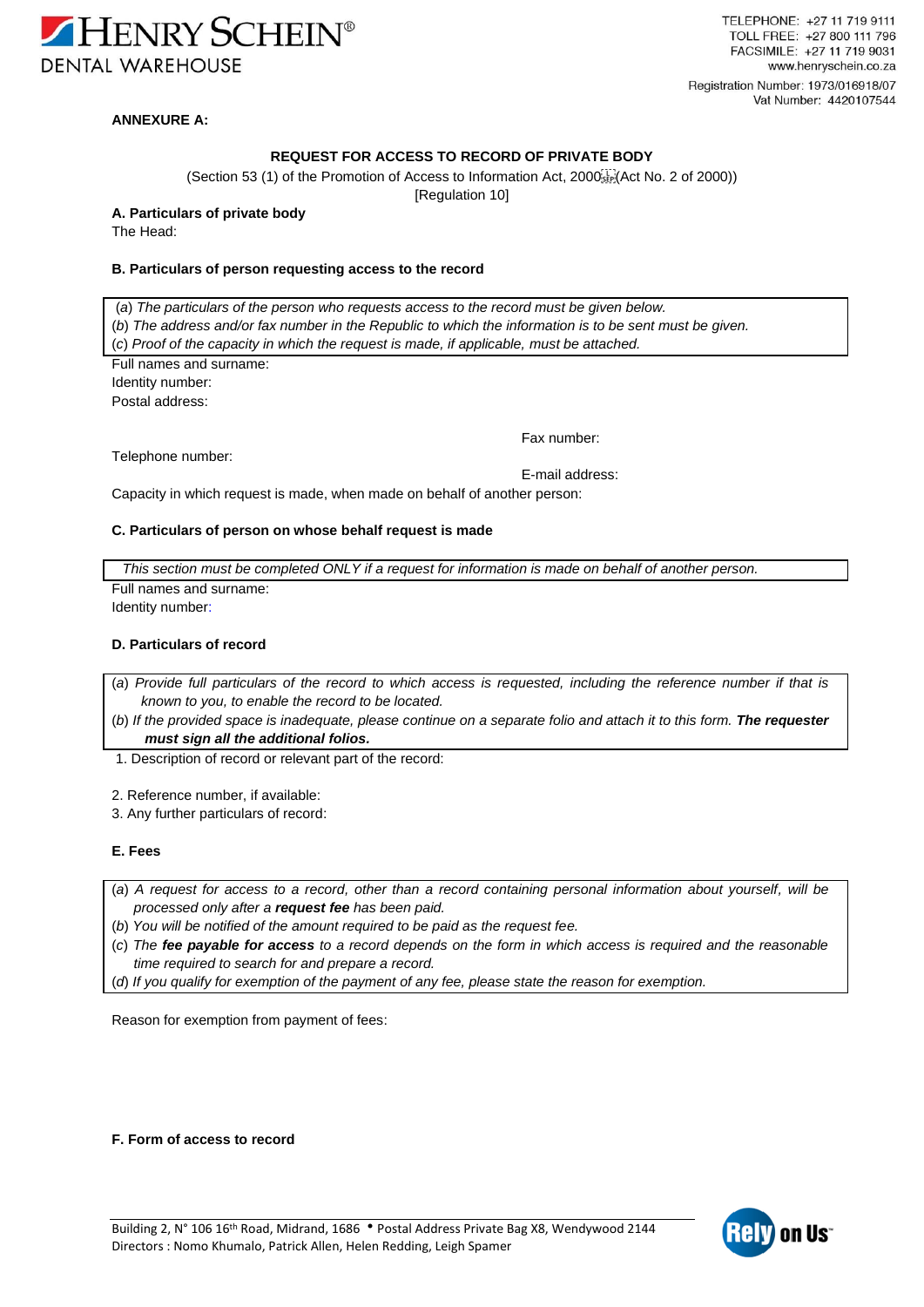

*If you are prevented by a disability to read, view or listen to the record in the form of access provided for in 1 to 4 hereunder, state your disability and indicate in which form the record is required.*

Disability: Disability: **Form** in which record is required:

*Mark the appropriate box with an* **X**.

*NOTES:*

- *(a) Compliance with your request in the specified form may depend on the form in which the record is available.*
- (*b*) *Access in the form requested may be refused in certain circumstances. In such a case you will be informed if access will be granted in another form.*
- (*c*) *The fee payable for access to the record, if any, will be determined partly by the form in which access is requested.*

| $\mathbf{1}$ .<br>If the record is in written or printed form:                                                                                 |                                                                                                                                                                   |             |                                                               |  |                                 |                                                                |  |
|------------------------------------------------------------------------------------------------------------------------------------------------|-------------------------------------------------------------------------------------------------------------------------------------------------------------------|-------------|---------------------------------------------------------------|--|---------------------------------|----------------------------------------------------------------|--|
|                                                                                                                                                | copy of record*                                                                                                                                                   |             | inspection of record                                          |  |                                 |                                                                |  |
| 2.<br>If record consists of visual images<br>(this includes photographs, slides, video recordings, computer-generated images, sketches, etc.): |                                                                                                                                                                   |             |                                                               |  |                                 |                                                                |  |
|                                                                                                                                                | view the images<br>copy of the images*                                                                                                                            |             |                                                               |  | transcription of the<br>images* |                                                                |  |
| 3.<br>If record consists of recorded words or information which can be reproduced in sound:                                                    |                                                                                                                                                                   |             |                                                               |  |                                 |                                                                |  |
|                                                                                                                                                | listen to the soundtrack (audio<br>cassette)                                                                                                                      |             | transcription of soundtrack* (written or<br>printed document) |  |                                 |                                                                |  |
| 4.<br>If record is held on computer or in an electronic or machine-readable form:                                                              |                                                                                                                                                                   |             |                                                               |  |                                 |                                                                |  |
|                                                                                                                                                | printed copy of<br>record*                                                                                                                                        | the record* | printed copy of information derived from                      |  |                                 | copy in computer<br>readable form* (stiffy<br>or compact disc) |  |
|                                                                                                                                                | *If you requested a copy or transcription of a record (above), do you wish the copy or<br>transcription to be posted to you?<br><b>YES</b><br>Postage is payable. |             |                                                               |  |                                 | <b>NO</b>                                                      |  |

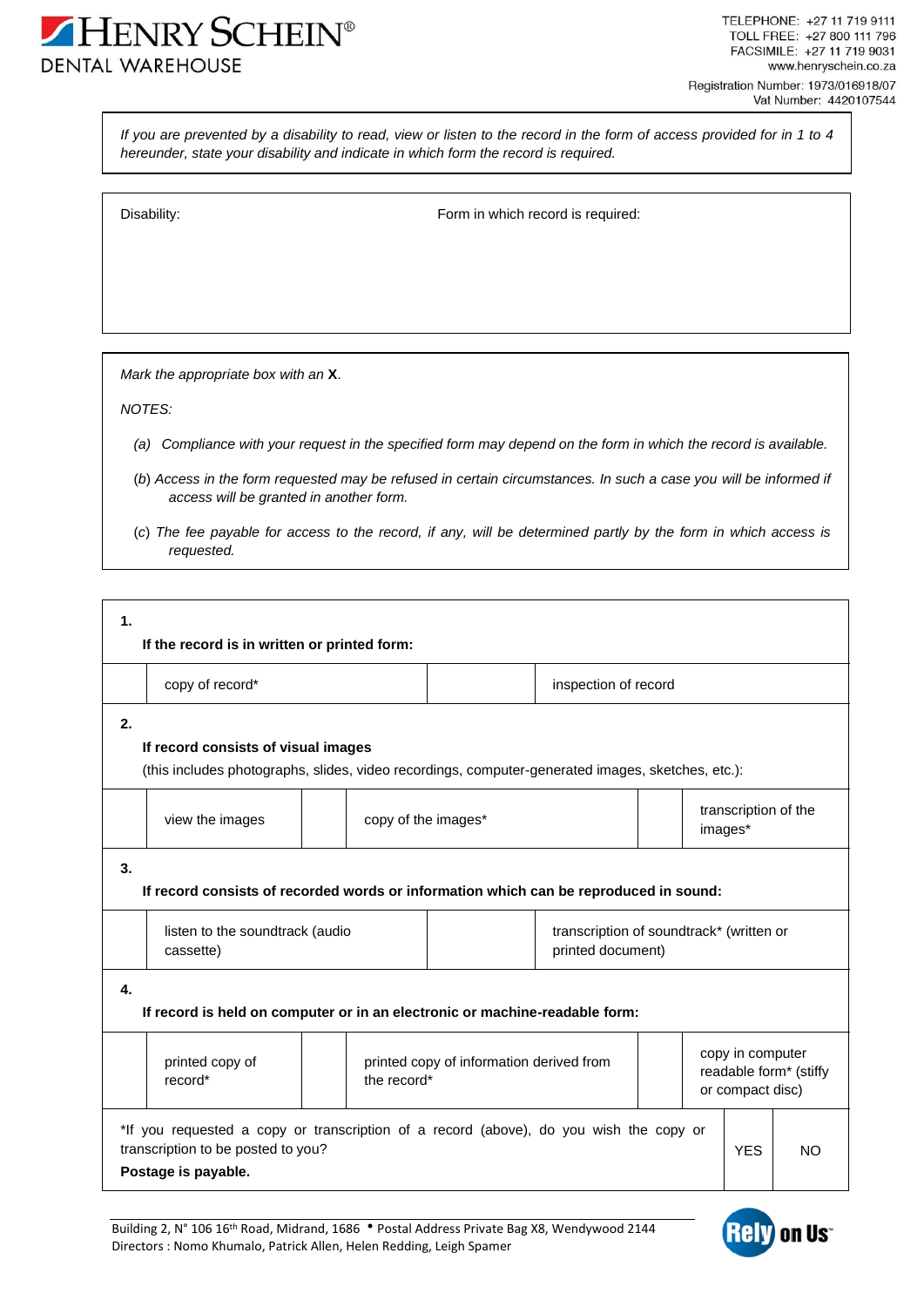

#### **G. Particulars of right to be exercised or protected**

*If the provided space is inadequate, please continue on a separate folio and attach it to this form. The requester must sign all the additional folios.*

1. Indicate which right is to be exercised or protected:

2. Explain why the record requested is required for the exercise or protection of the aforementioned right:

#### **H. Notice of decision regarding request for access**

*You will be notified in writing whether your request has been approved/denied. If you wish to be informed in another manner, please specify the manner and provide the necessary particulars to enable compliance with your request.*

How would you prefer to be informed of the decision regarding your request for access to the record?

Signed at **b** a contribution on this day of the control of the control of the control of the control of the control of the control of the control of the control of the control of the control of the control of the control o

#### SIGNATURE OF REQUESTER/PERSON ON WHOSE BEHALF REQUEST IS MADE

# **ANNEXURE B**

## GENERAL: VALUE-ADDED TAX

Public and private bodies registered under the Value-Added Tax Act, 1991 (Act No. 89 of 1991), as vendors may add value-added tax to all fees prescribed in this Annexure.

### **PART I FEES IN RESPECT OF GUIDE**

1.

The fee for a copy of the guide as contemplated in regulations 2 (3) (*b*) and 3 (4) (*c*) is R0,60 for every photocopy of an A4-size page or part thereof.

# **FEES IN RESPECT OF PRIVATE BODIES**

- 1. The fee for a copy of the manual as contemplated in regulation 9 (2) (*c*) is R1,10 for every photocopy of an A4-size page or part thereof.
- 2. The fees for reproduction referred to in regulation 11 (1) are as follows:

|      |     |                                                                                                                           | R     |
|------|-----|---------------------------------------------------------------------------------------------------------------------------|-------|
|      | (a) | For every photocopy of an A4-size page or part thereof                                                                    | 1,10  |
|      | (b) | For every printed copy of an A4-size page or part thereof held on a computer or<br>in electronic or machine-readable form | 0.75  |
|      | (c) | For a copy in a computer-readable form on-                                                                                |       |
| (i)  |     | stiffy disc                                                                                                               | 7,50  |
| (ii) |     | compact disc                                                                                                              | 70.00 |
|      | (d) |                                                                                                                           | 40.00 |

Building 2, N° 106 16<sup>th</sup> Road, Midrand, 1686 • Postal Address Private Bag X8, Wendywood 2144 Directors : Nomo Khumalo, Patrick Allen, Helen Redding, Leigh Spamer